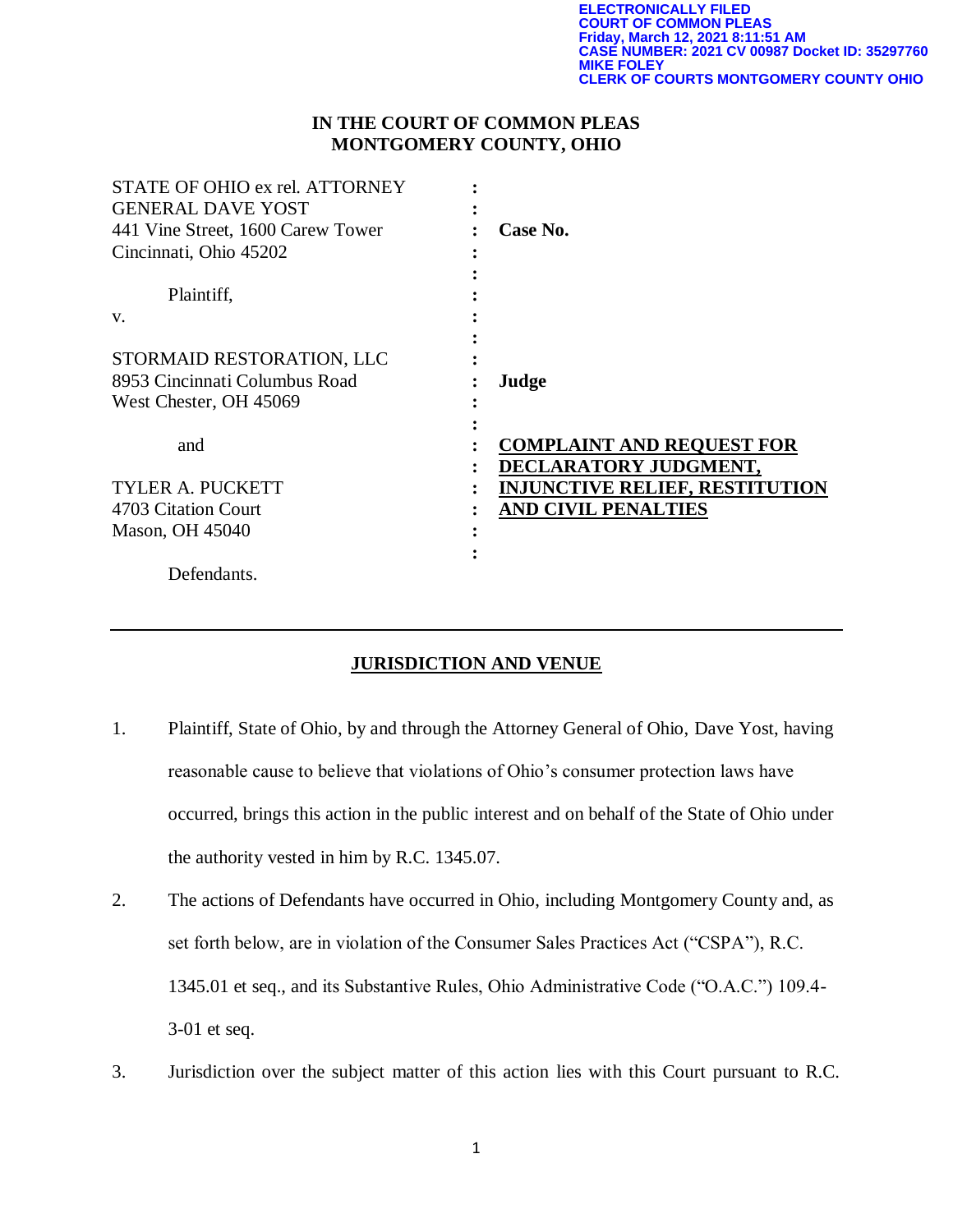1345.04 of the CSPA.

4. This Court has venue to hear this case pursuant to Ohio Civ. R. 3(C)(3), in that Montgomery County is where the Defendants conducted activity that gave rise to the claim for relief.

### **DEFENDANTS**

- 5. Defendant Tyler A. Puckett ("Puckett") is a natural person who resides at 3951 Abington Avenue, Cincinnati, OH 45229.
- 6. Defendant StormAid Restoration, LLC (StormAid") is registered as a Limited Liability Company with the Secretary of State and has been since April 9, 2015.
- 7. The principal place of business for Defendant StormAid was 8953 Cincinnati Columbus Road, West Chester, OH 45069.
- 8. Defendant Puckett was the owner of Defendant StormAid and dominated, controlled, and directed the business activities and sales conduct of Defendant StormAid and exercised the authority to establish, implement, or alter the policies of Defendant StormAid and committed, allowed, directed, ratified, or otherwise caused the following unlawful acts to occur.
- 9. Defendants were "supplier(s)" as that term is defined in R.C. 1345.01(C), as they engaged in the business of effecting "consumer transactions" by soliciting consumers either directly or indirectly for home remodeling and repair goods and services for a fee, within the meaning of R.C. 1345.01(A).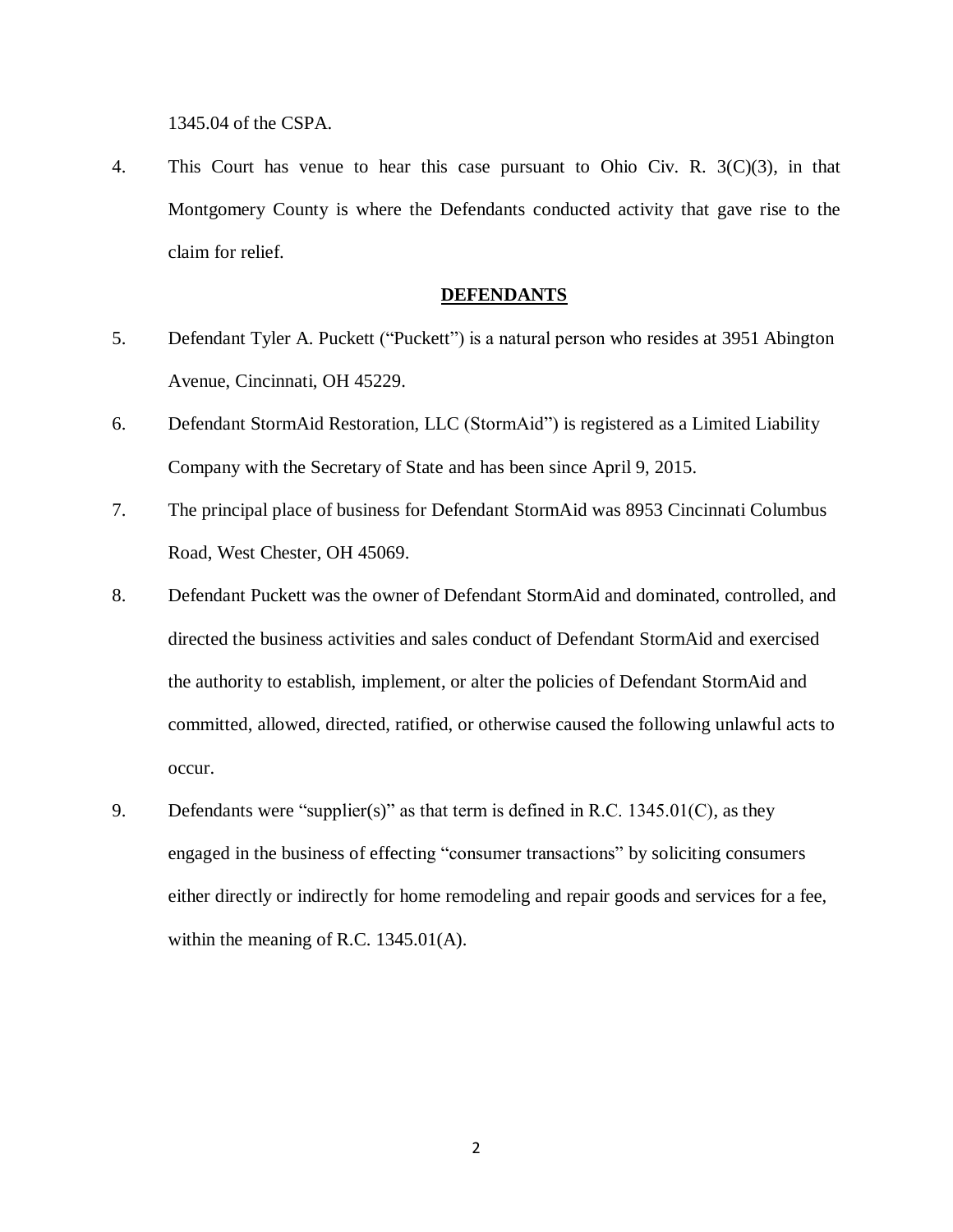### **STATEMENT OF FACTS**

- 10. Defendants accepted monetary deposits from consumers for the purchase of home improvement goods and services, including installing new roofs, and failed to deliver those goods and services within eight weeks.
- 11. Defendants refused to refund consumers' deposits or payments despite consumers' requests for refunds.
- 12. Home improvement goods and services that were provided or attempted by Defendants were performed in an incomplete, shoddy, substandard, or unworkmanlike manner.
- 13. Defendants included a clause in Defendants' contract that provided for liquidated damages of 35% of the insurance amount as applicable against the consumer only.

## **CAUSE OF ACTION - VIOLATIONS OF THE CSPA**

#### **COUNT I - FAILURE TO DELIVER**

- 14. Plaintiff incorporates by reference, as if completely rewritten herein, the allegations set forth in paragraphs one through thirteen (1-13) of this Complaint.
- 15. Defendants engaged in unfair or deceptive acts or practices in violation of R.C. 1345.02(A) of the CSPA and the Failure to Deliver Rule, O.A.C. 109:4-3-09(A), by accepting money from consumers for goods or services, failing to make full delivery of the promised goods or services, and failing to provide full refunds.

#### **COUNT II – PERFORMING SUBSTANDARD / SHODDY WORK**

16. Plaintiff incorporates by reference, as if completely rewritten herein, the allegations set forth in paragraphs one through fifteen (1-15) of this Complaint.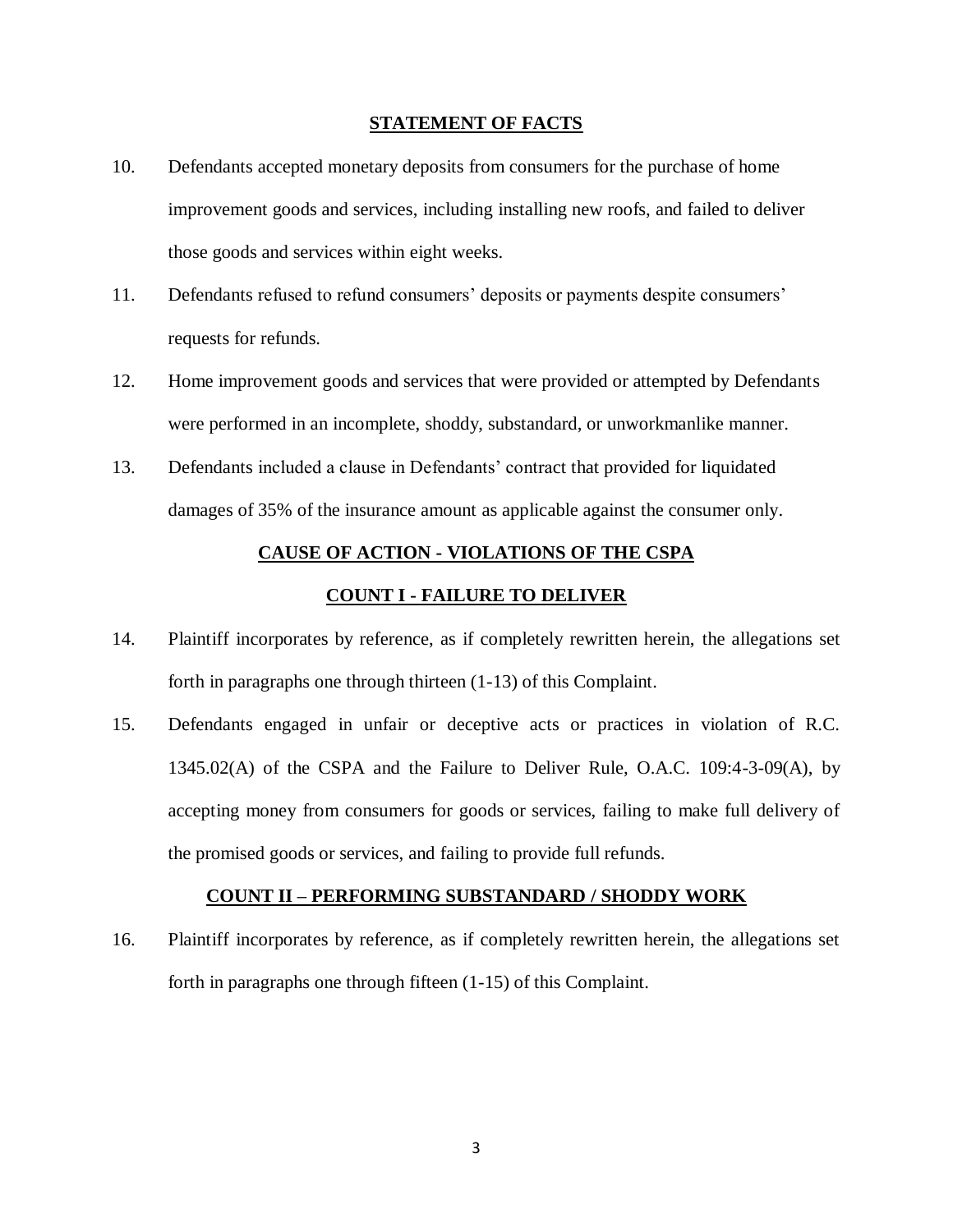- 17. Defendants engaged in unfair or deceptive acts and practices in violation of R.C. 1345.02(A) of the CSPA by performing home improvement services in an incomplete, shoddy, substandard, or unworkmanlike manner and failing to correct such work.
- 18. Such acts and practices have been previously determined by Ohio courts to violate the CSPA, R.C. 1345.01 et seq. Defendants committed said violation after such decisions were available for public inspection pursuant to R.C. 1345.05(A)(3).

# **COUNT III – CONTRACTS INCLUDE UNFAIR, ONE-SIDED, AND EXCESSIVE LIQUIDATED DAMAGES CLAUSES**

- 19. Plaintiff incorporates by reference, as if completely rewritten herein, the allegations set forth in paragraphs one through eighteen (1-18) of this Complaint.
- 20. Defendants contracted with Ohio consumers, and the contracts contained unfair, onesided, and excessive liquidated damages clauses in the event of a breach of contract, contrary to and in violation of R.C. 1345.02(A).
- 21. Such acts and practices have been previously determined by Ohio courts to violate the CSPA, R.C. 1345.01 et seq. Defendants committed said violation after such decisions were available for public inspection pursuant to R.C. 1345.05(A)(3).

#### **PRAYER FOR RELIEF**

WHEREFORE, Plaintiff respectfully requests that this Court grant the following relief:

- A. **DECLARE** that each act or practice complained of herein violates the CSPA, R.C. 1345.01 et seq., and its Substantive Rules, O.A.C. 109:4-3-01 et seq., in the manner set forth in the complaint.
- B. **ISSUE A PERMANENT INJUCTION,** pursuant to R.C. 1345.07(A)(2), enjoining the Defendants, doing business under these or any other names, their agents, representatives,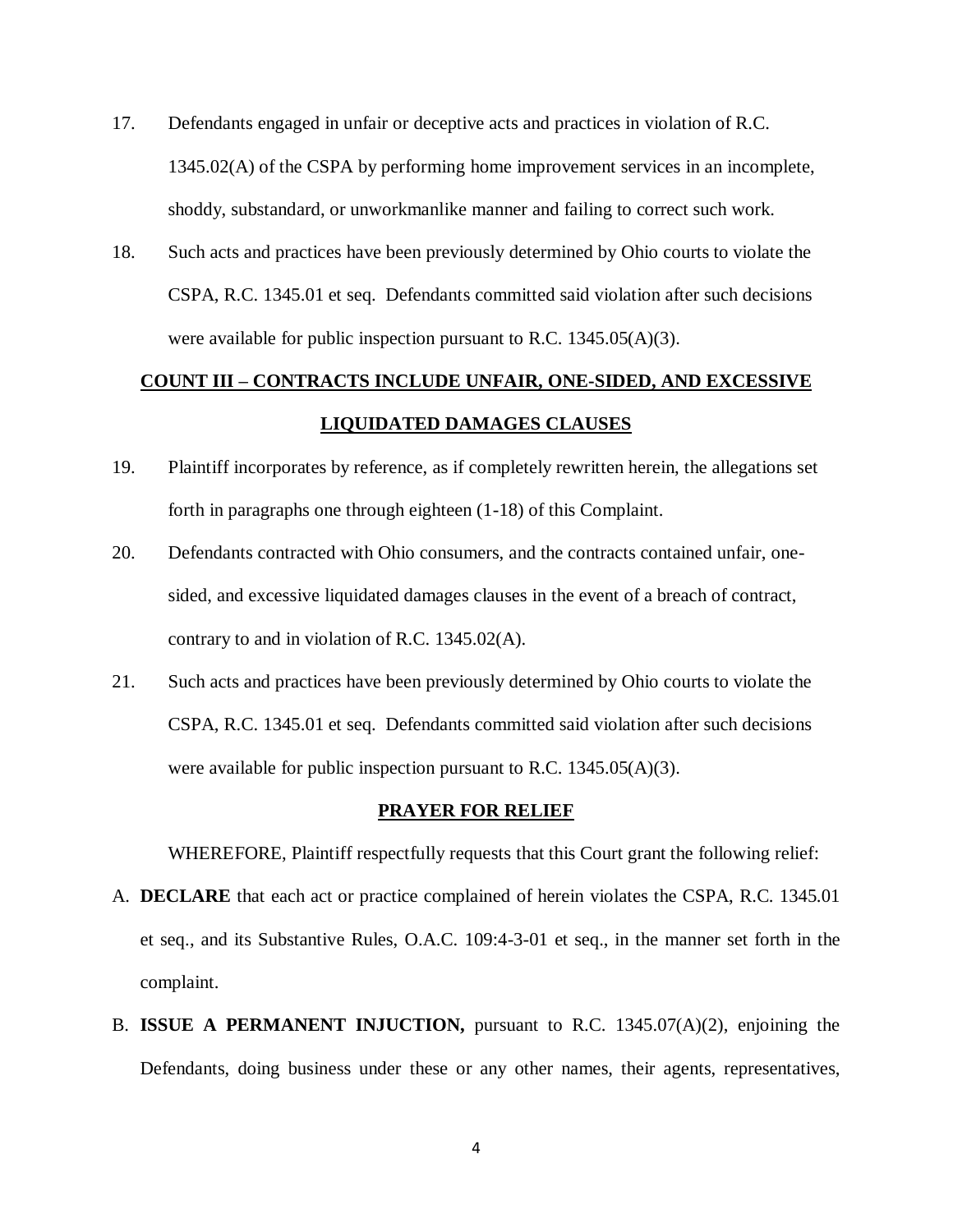salespeople, employees, successors, or assigns, and all persons acting in concert and participation with them, directly or indirectly, from engaging in the acts or practices of which Plaintiff complains and from further violating the CSPA, R.C. 1345.01 *et seq.*, and its Substantive Rules, O.A.C. 109:4-3-01 et seq., including, but not limited to, violating the specific statutes and rules alleged to have been violated herein.

- C. **ORDER** Defendants to reimburse all consumers found to have been damaged by Defendants' unlawful actions.
- D. **ASSESS, FINE and IMPOSE** upon Defendants a civil penalty of Twenty-Five Thousand Dollars (\$25,000.00) for each separate and appropriate violation described herein pursuant to R.C. 1345.07(D).
- E. **PROHIBIT** Defendants, as a means of insuring compliance with this Court's Order and with the consumer protection laws of Ohio, from engaging in consumer transactions in this state as a supplier until such time as Defendants have satisfied all monetary obligations ordered pursuant to this litigation.
- F. **ORDER** Defendants to pay all court costs.
- G. **GRANT** Plaintiff its costs in bringing this action, including, but not limited to, the costs of collecting on any judgment awarded.
- H. **GRANT** such other relief as the court deems to be just, equitable and appropriate.

Respectfully submitted,

DAVE YOST Attorney General

/E/ Lisa. M. Treleven \_\_\_\_\_\_\_\_\_\_\_\_ LISA M. TRELEVEN (0086628) Assistant Attorney General 441 Vine Street, 1600 Carew Tower Cincinnati, Ohio 45202